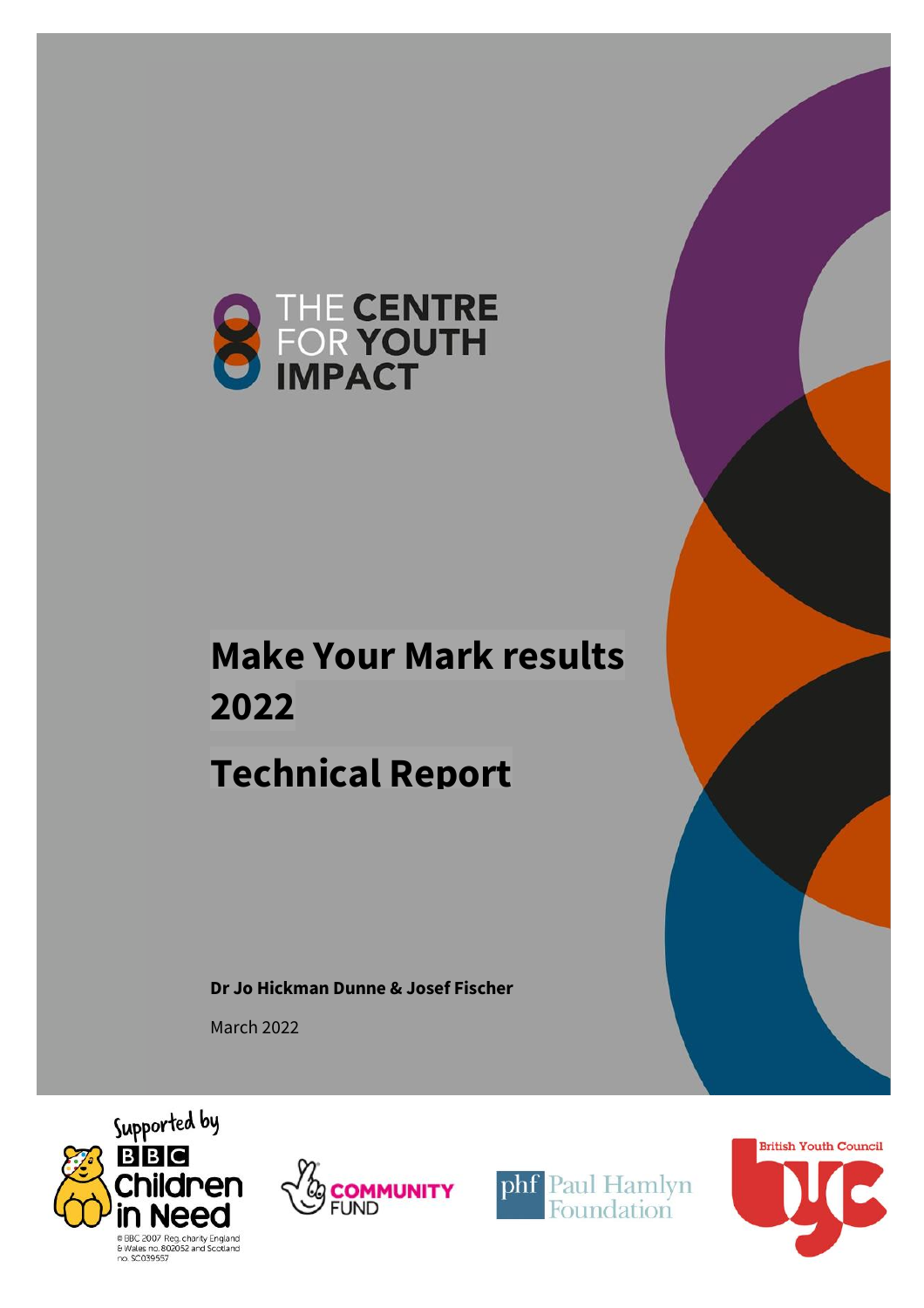

## **Table of Contents**

| 2. |     |                                                                           |  |  |  |
|----|-----|---------------------------------------------------------------------------|--|--|--|
| 3. |     |                                                                           |  |  |  |
|    | 3.1 |                                                                           |  |  |  |
|    | 3.2 | Voting through schools, colleges, youth groups, or via local authorities5 |  |  |  |
|    | 3.3 |                                                                           |  |  |  |
|    | 3.4 |                                                                           |  |  |  |
| 4. |     |                                                                           |  |  |  |
| 5. |     |                                                                           |  |  |  |
|    |     |                                                                           |  |  |  |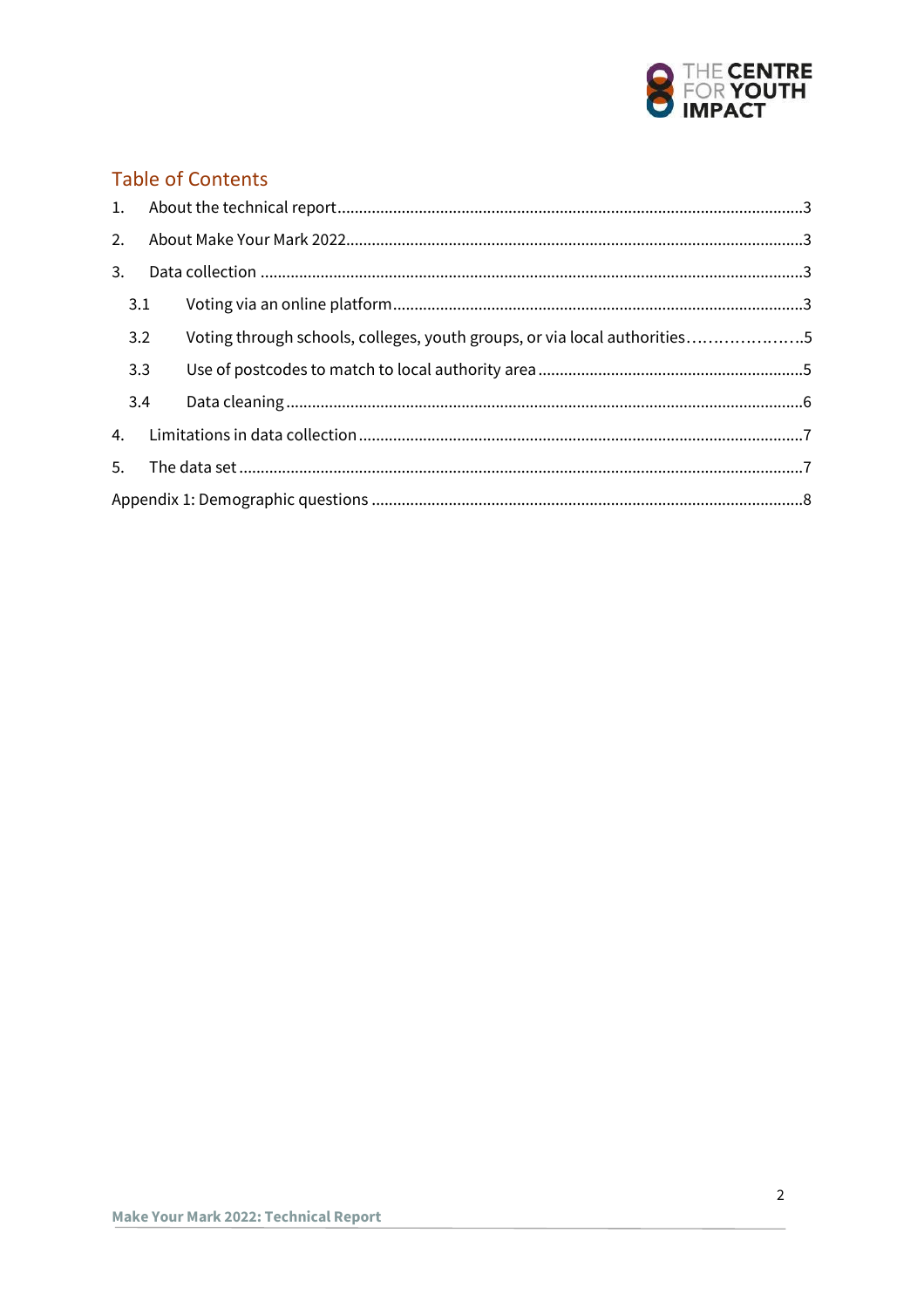

# <span id="page-2-0"></span>**1. About the technical report**

This report accompanies the Make Your Mark 2022 results report, published by the British Youth Council (BYC). It provides supplementary information about the data collection and data cleaning process, and should be read in conjunction with the main report. Data collection and cleaning were supported by the Centre for Youth Impact and if you have any questions about content of this report, please contact Jo Hickman Dunne at [jo.hickmandunne@youthimpact.uk.](mailto:jo.hickmandunne@youthimpact.uk)

## <span id="page-2-1"></span>**2. About Make Your Mark 2022**

Make your Mark is open to all young people in the UK aged 11-18. Run as part of the UK Youth Parliament programme, the ballot enables young people across the UK to determine which topics the UK Youth Parliament will campaign on in the year ahead.

In 2022, young people were invited to vote for one of seven topics that they want Members of Youth Parliament to campaign for on their behalf. The BYC's Steering Group and Members of Youth Parliament worked together, using the 2020 manifesto, to vote on the topics that appeared on the 2022 ballot paper. These were:

- Covid-19 Recovery;
- Education and Learning;
- Environment;
- Health and Wellbeing;
- Jobs, Money, Homes and Opportunities;
- Our Rights and Democracy; and
- Poverty

## <span id="page-2-2"></span>**3. Data collection**

Young people could cast their vote in one of three ways:

- 1. Via an online platform
- 2. Through their school, college or youth group
- 3. Through their local authority

## **3.1 Voting via an online platform**

<span id="page-2-3"></span>A voting platform was created on an online web-enabled platform hosted by the Centre for Youth Impact and linked from the main BYC website. The platform was open for voting between 1 – 28 February 2022 (Figure 1).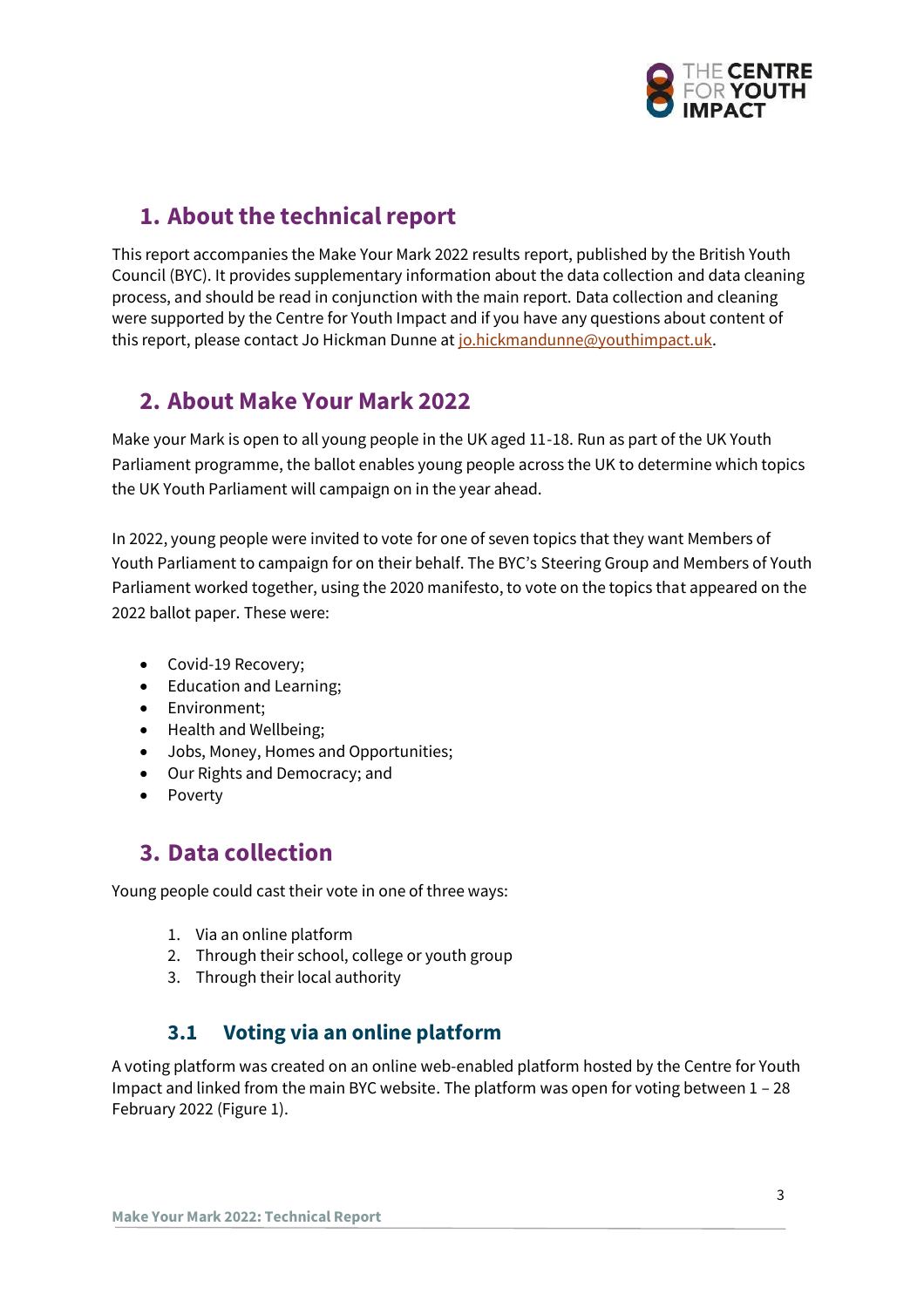## **Platform design**

In the 2018 and 2020-21 consultations, young people were able to vote in Make Your Mark online. In 2022, we co-designed the online voting platform with young people for the first time. This process was undertaken as part of a wider project on *[Maximising Young People's Voice and Power](https://www.youthimpact.uk/our-projects/maximising-young-peoples-voice-and-power),*  collaboratively funded by Paul Hamlyn Foundation, The National Lottery Community Fund and BBC Children in Need. The purpose of co-designing the platform was to support Make Your Mark to be more accessible to greater range of young people and therefore support increased reach of the initiative.

The platform was designed in consultation with seven young people recruited through the BYC's and the Centre's networks, via two user-needs workshops held in December 2021. These workshops covered:

- Voting pages layout (position of logos, position of text, question format etc.);
- Preferred order of information and questions;
- Wording of questions; and
- Branding and style

The key needs and design features identified through these workshops were:

- Have a plain, non-distractive background;
- Welcoming colours (not just white, grey and black);
- Clearly branded so it is obvious who is asking the questions;
- Not too text heavy;
- An indication of the number of questions/length;
- A 'modern' look;
- Personal (demographic) questions asked at the end; and
- A privacy statement so it is clear where young people's data is going

### **Data gathered via the online platform**

The online platform was comprised of three questions sections, asking young people about:

- 1. Their age and postcode (mandatory), and youth group or college, where applicable (optional);
- 2. Their voting choice (mandatory); and
- 3. Their demographic information (optional)

Sections one and two were supplied in Welsh and English. Section three (demographic information) was supplied in English only.

For the first time in the Make Your Mark programme, it has been possible to collect demographic information about voters, via the individual online voting platform. Individual online voters had the option to share selected demographic information (see Appendix 1), and approximately 60% of those voting online (provisionally 10,393 young people) opted-in to giving demographic information. This demographic data will be published in September 2022 as part of a larger data set collected through our *[Maximising Young People's V](https://www.youthimpact.uk/our-projects/maximising-young-peoples-voice-and-power)oice and Power* project.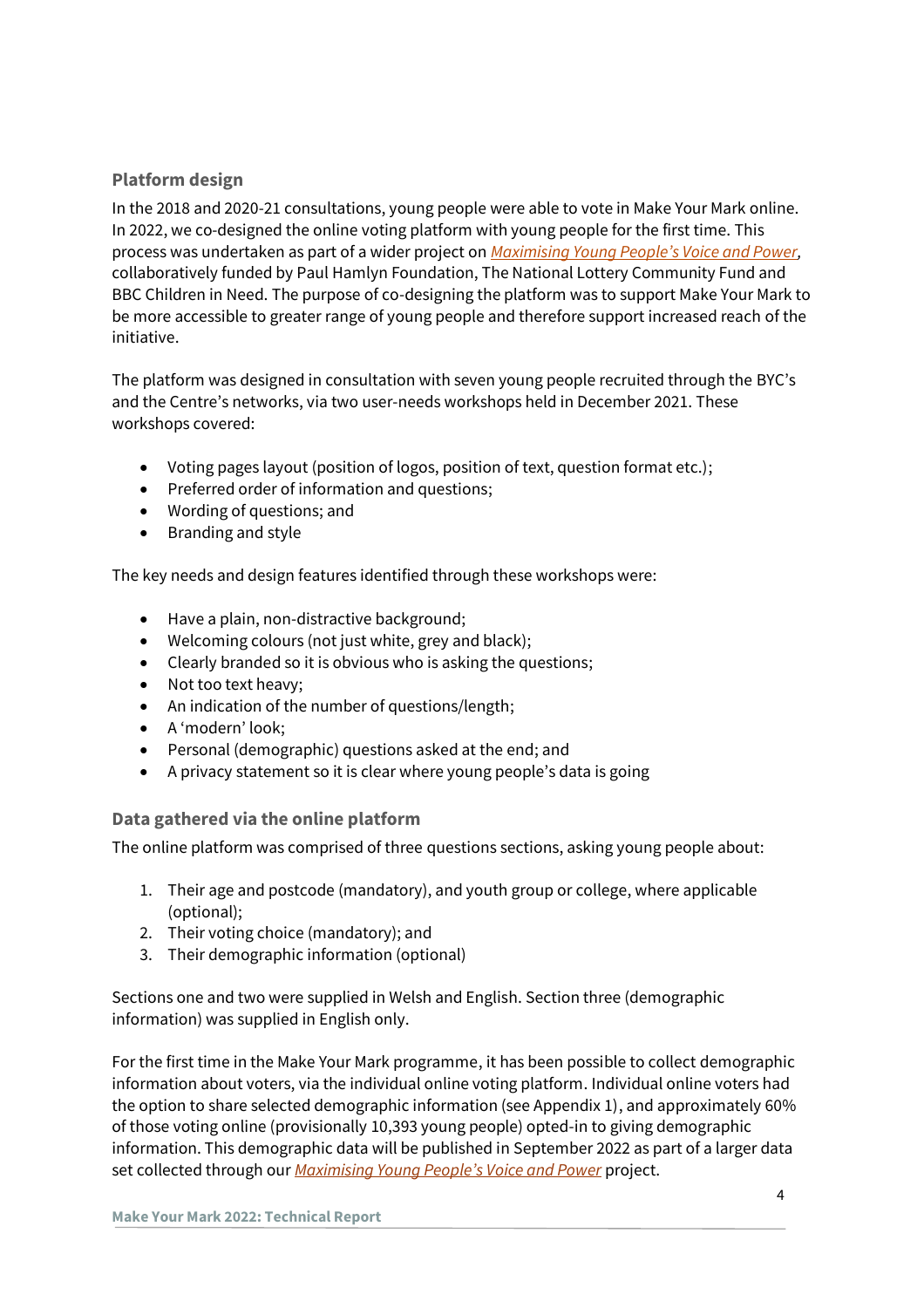

*Figure 1: Screen shot of the online voting platform*

## <span id="page-4-0"></span>**3.2 Voting through schools, colleges, youth groups, or via local authorities (organisations)**

Schools, colleges or youth groups could apply to the BYC to run a Make Your Mark vote, and receive resources and paper ballot papers to facilitate this. Local authorities could also apply to the BYC to run a Make Your Mark vote themselves with ballot papers, or for distribution to schools, colleges and youth groups in their area. Young people were able to vote between 1 – 28 February. No demographic information about voters was gathered via paper ballots.

Previously, organisations had collated their votes in a spreadsheet and shared this with the BYC to tally up. In 2022, a votes submission platform was created on an online web-enabled platform hosted by the Centre for Youth Impact. This was open to organisations to submit their vote totals collected from young people between 7 February – 3 March 2022. To submit votes, organisations (via nominated staff at the local authority, school, college or youth group) needed to register their email address. They then received a personal link through which they could access the submission platform and enter their total votes across each topic. Organisations were also required to enter their organisation name, postcode and staff name. Organisations could re-use this link to edit totals/submit new votes. Local authority users could see who (organisation, member of staff and vote breakdown) had submitted votes within their local authority area. The BYC and the Centre could see all vote submissions (organisation, member of staff and vote breakdown).

## <span id="page-4-1"></span>**3.3 Use of postcodes to match to local authority area**

Both online platforms (for individual votes and submitted votes by organisations) were driven by postcodes. Postcodes entered onto the platforms were matched to local authority areas using the Office for National Statistics (ONS) **Postcode Lookup UK**. The ONS database is the recommended dataset for linking statistics at postcode level to a wide range of higher geographies. This data set was used because it provided a match between postcodes and local authority names. It also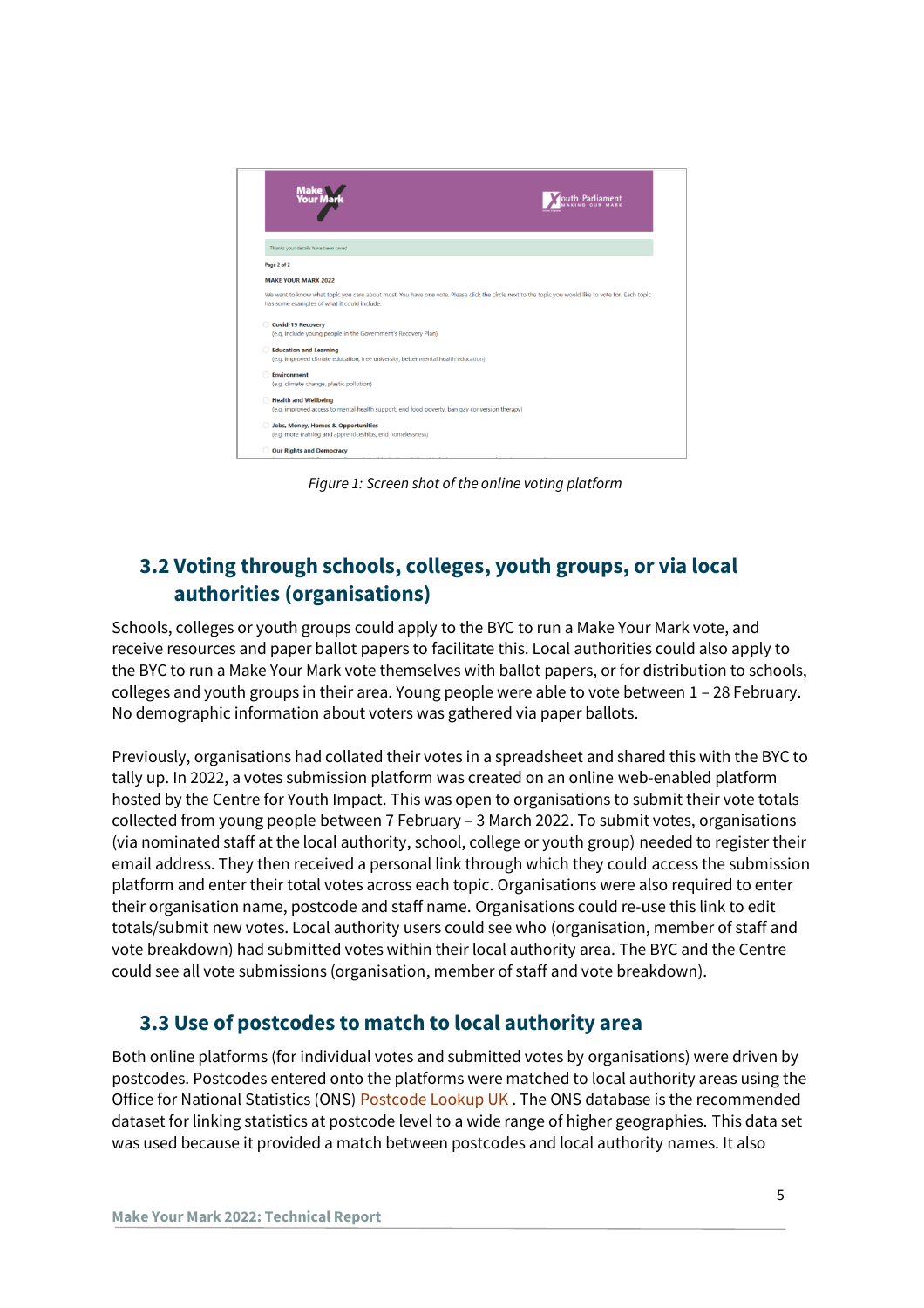included three common 'mistyped' variations of post codes. For example, it would match a postcode typed as "CR41AS" to "CR4 1AS" and then match to local authority.

Postcodes were matched to upper tier local authorities except for Inner and Outer London, Tyne and Wear, Great Manchester, Merseyside, South Yorkshire, West Yorkshire and West Midlands, where they were matched to lower tier local authorities/London boroughs.

In Northern Ireland, postcodes were matched to local government districts. In Scotland, postcodes were matched to council areas. Organisation votes in Scotland were not matched to council areas but given as an overall total for the country, as this data was collected by the Scottish Youth Parliament, separately to England, Wales and Northern Ireland. Individual online votes in Scotland were matched to council areas.

## <span id="page-5-0"></span>**3.4 Data cleaning**

Primary data cleaning actions pertained to:

- Allocating unmatched postcodes;
- Identifying incorrectly matched postcodes;
- Identifying multiple votes; and
- Identifying duplicate organisation entries

### **Unmatched or incorrectly matched postcodes**

For organisation submissions, unmatched postcodes were primarily the result of the postcode being incorrectly typed in such a way that the three variations in the matching algorithm could not match them to a local authority. These were identified and allocated manually. There were 14 unmatched organisation postcodes that were assigned manually. For individual online votes, unmatched postcodes were primarily the result of either young people leaving this data field blank or entering an invalid postcode that again could not be automatically matched to a local authority. Given time constraints, incorrect postcodes were not reviewed prior to results publication. There were 2,671 unmatched postcodes from 17,410 online votes (15% of total).

Some postcodes submitted by organisations or individual young people did not align with the Office for National Statistics Postcode Lookup and the local authority tier required for the project. This resulted in the votes being assigned to an incorrect local authority. These were identified manually in the organisational submissions and triangulated with the local authority data set provided by the BYC to match to the correct local authority. The data set was revised to ensure full alignment.

### **Multiple votes and duplicated organisation entries**

The platform was built to only allow one vote per user session. This means that should a young person attempt to vote twice, they would have to register twice. To identify where young people might vote multiple times via the online platform, an alert function was built to identify when more than five submissions per postcode were logged. No data was identified through this rule.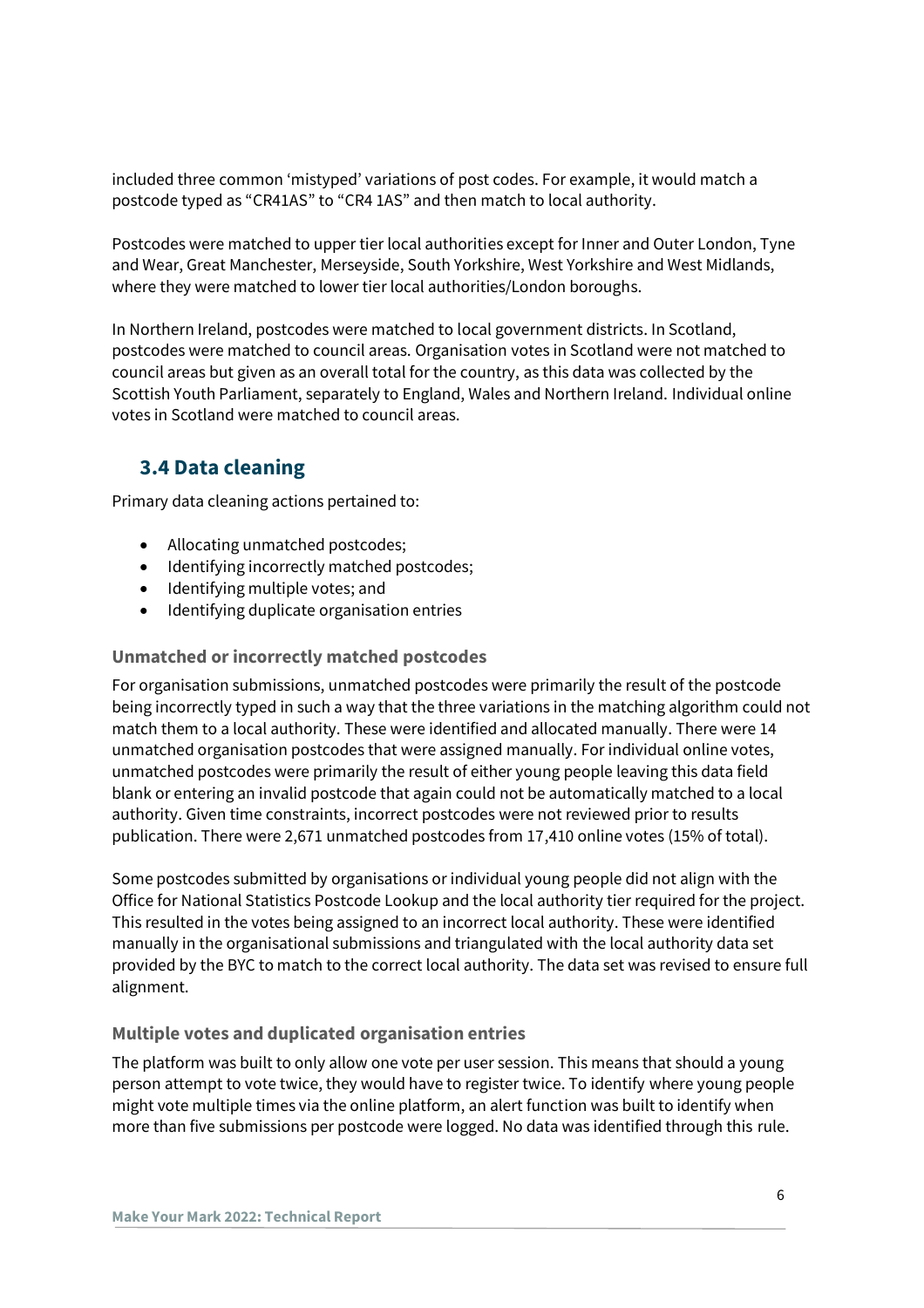To identify and resolve duplicate entries from organisations in the final data set, the data was manually checked by the Make Your Mark team at the BYC and the Centre once submissions had closed, to identify duplicate entries and correct as appropriate. Where vote totals were identical, the duplicate entry(s) was deleted. There were two occurrences of this in the final data set. Where vote totals were different, duplicate entries were combined to give one overall total for that organisation. There were nine occurrences of this in the final data set.

## <span id="page-6-0"></span>**4. Limitations in data collection**

Whilst every effort was made to ensure that the final raw data set was as accurate as possible, there are some known limitations in the data collection process:

- **Multiple votes:** It is a known and existing limitation of the annual Make Your Mark consultation that young people are able to vote more than once if they are motivated to do so. For example, they could vote through their school *and* through their youth group, or - where Make Your Mark has operated an online voting platform in recent years - they could vote multiple times online. It is the responsibility of the school, college, youth group or local authority personnel to deter young people from voting multiple times. The steps outlined above in section 3.4 were undertaken to identify if a young people voted multiple times on the online platform.
- **Duplicate submissions from organisations:** It was possible for organisations to submit their totals multiple times. This was resolved as indicated above in section 3.4.

## <span id="page-6-1"></span>**5. The data set**

In previous years, voting topics for Make Your Mark were split out into UK and local topics. Whilst Make Your Mark 2022 looks slightly different, with young people only voting on UK wide topics, the 2022 vote count was significantly higher than in 2020-21, in which 366,463 young people voted across UK and local topics.

| Total online individual votes                                         | 17.410  |  |
|-----------------------------------------------------------------------|---------|--|
| Total votes submitted via organisations                               | 417,082 |  |
| TOTAL votes in Make Your Mark 2022                                    | 434,492 |  |
|                                                                       |         |  |
| Provisional total of voters giving demographic data from online votes | 10.393  |  |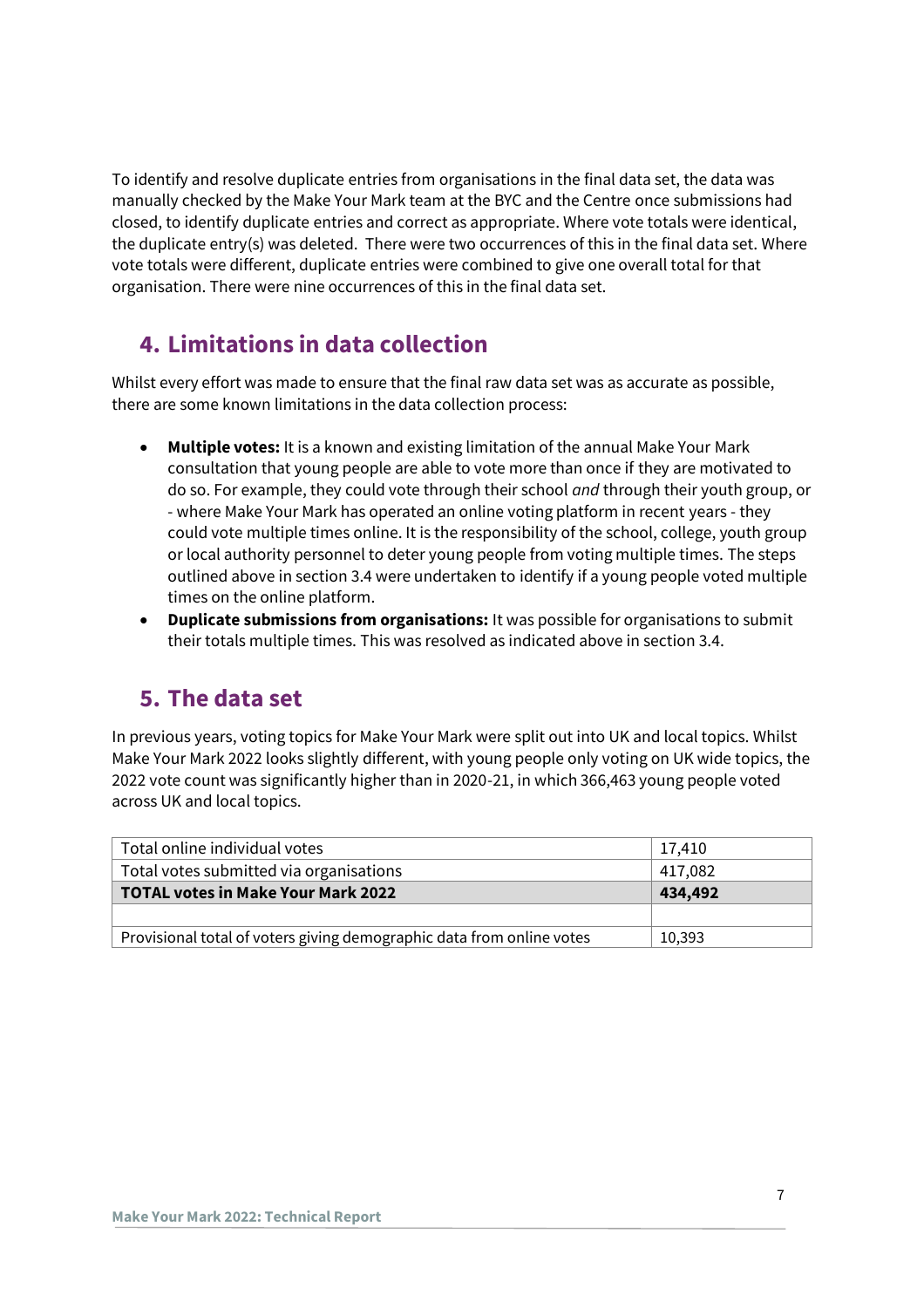## <span id="page-7-0"></span>**Appendix 1: Demographic questions**

The following questions were optional for young people to complete after they had cast their vote online. They are based on the BYC standard demographic information collected from young people they work with.

#### *1. Which of the following best describes how you think of yourself?*

- o Male
- o Female
- o Prefer not to say
- o Prefer to self-describe (e.g. non-binary, gender-fluid, agender)

#### *3. What religion/faith would you describe yourself as?*

- o No religion or belief
- o Christian
- o Bhuddist
- o Hindu
- o Jewish
- o Muslim
- o Sikh
- o Other
- o Prefer not to say

#### *5. What are you doing in life right now?*

- o In education/learning (e.g. school or college)
- o In training (e.g. an apprenticeship)
- o Employed
- o Self-employed
- o Not in education, training or employment
- o Other
- 
- o Prefer not to say

#### *2. What is your ethnicity?*

- o White
- o Asian/Asian British
- o Black/Black British
- o Mixed/Dual Heritage
- o Roma or Traveller
- o Other ethnic group (incl. Chinese or Arab)
- o Prefer not to say

#### *4. How would you describe your sexual orientation?*

- o Heterosexual/straight
- o Gay woman/lesbian
- o Gay man
- o Bisexual
- o Other
- o Prefer not to say

#### *6. Do you consider yourself to have a disability?*

- o Yes
- o No
- o Prefer not to say